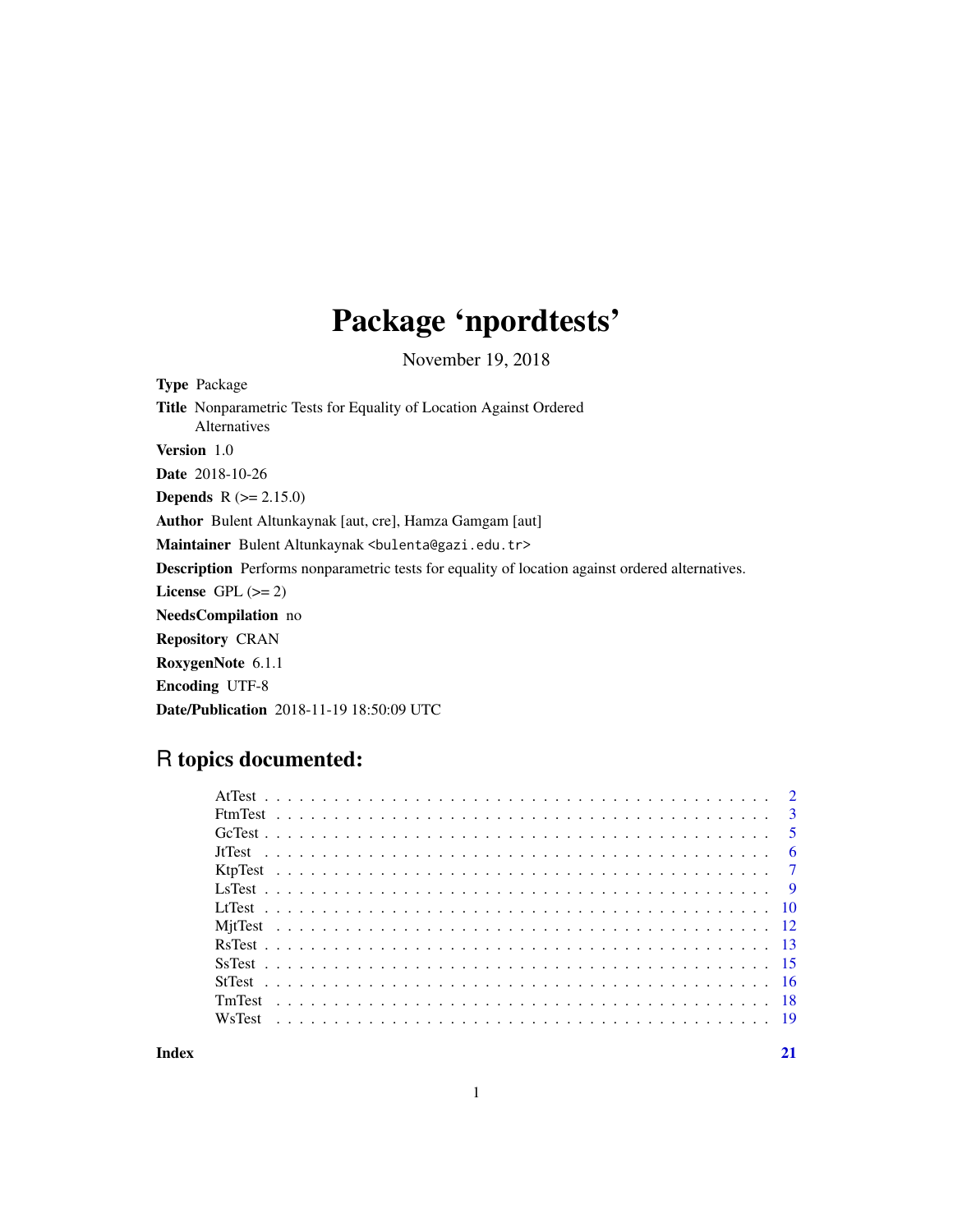<span id="page-1-0"></span>

AtTest performs the Adaptive Test.

## Usage

AtTest(formula, data, alpha = 0.05, na.rm = TRUE, verbose = TRUE)

## Arguments

| formula | a formula of the form $\ln s \sim$ rhs where $\ln s$ gives the sample values and rhs<br>the corresponding groups. |
|---------|-------------------------------------------------------------------------------------------------------------------|
| data    | a data frame containing the variables in the formula formula                                                      |
| alpha   | the level of significance to assess the statistical difference. Default is set to alpha<br>$= 0.05.$              |
| na.rm   | a logical value indicating whether NA values should be stripped before the com-<br>putation proceeds.             |
| verbose | a logical for printing output to R console.                                                                       |

## Value

A list with class "owt" containing the following components:

| statistic | the Adaptive test statistic.                                                                                  |
|-----------|---------------------------------------------------------------------------------------------------------------|
| mean      | the mean of the Adaptive test statistic.                                                                      |
| variance  | the variance of the Adaptive test statistic.                                                                  |
| Z         | the standardized test statistic.                                                                              |
| p.value   | the p-value of the test.                                                                                      |
| alpha     | the level of significance.                                                                                    |
| method    | the character string "Adaptive test".                                                                         |
| data      | a data frame containing the variables in which NA values (if exist) are removed.                              |
| formula   | a formula of the form 1 hs $\sim$ rhs where 1 hs gives the sample values and rhs<br>the corresponding groups. |

## Author(s)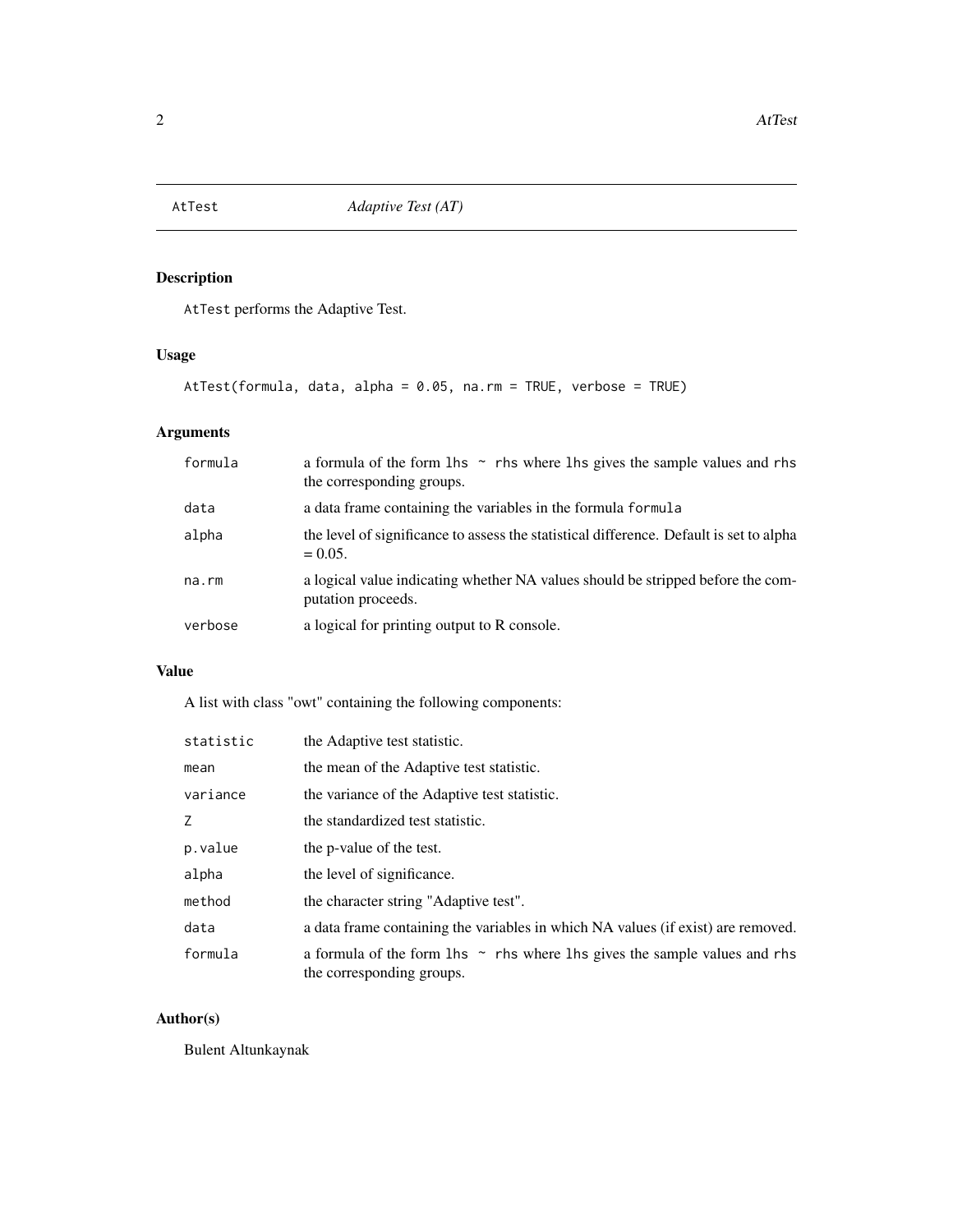<span id="page-2-0"></span>FtmTest 3

## References

Beier, F., Buning, H.(1997). An adaptive test against ordered alternatives. *Computational Statistics & Data Analysis*, 25:4, 441-452.

Jonckheere, A. R. (1954). A Distribution-Free k-Sample Test Against Ordered Alternatives. *Biometrika*, 41, 133-145.

## Examples

library(npordtests)

## Data from Jonckheere (1954)

```
X<-as.factor(c(1,1,1,1,2,2,2,2,3,3,3,3,4,4,4,4))
Y<-c(19,20,60,130,21,61,80,129,40,99,100,149,49,110,151,160)
data<-cbind.data.frame(X,Y)
AtTest(Y~X,data)
```
FtmTest *Ferdhiana, Terpstra and Magel (FTM) Test*

## Description

FtmTest performs FTM test.

#### Usage

FtmTest(formula, data, alpha = 0.05, na.rm = TRUE, verbose = TRUE)

| formula | a formula of the form $\ln s \sim$ rhs where $\ln s$ gives the sample values and rhs<br>the corresponding groups. |
|---------|-------------------------------------------------------------------------------------------------------------------|
| data    | a data frame containing the variables in the formula formula                                                      |
| alpha   | the level of significance to assess the statistical difference. Default is set to alpha<br>$= 0.05.$              |
| na.rm   | a logical value indicating whether NA values should be stripped before the com-<br>putation proceeds.             |
| verbose | a logical for printing output to R console.                                                                       |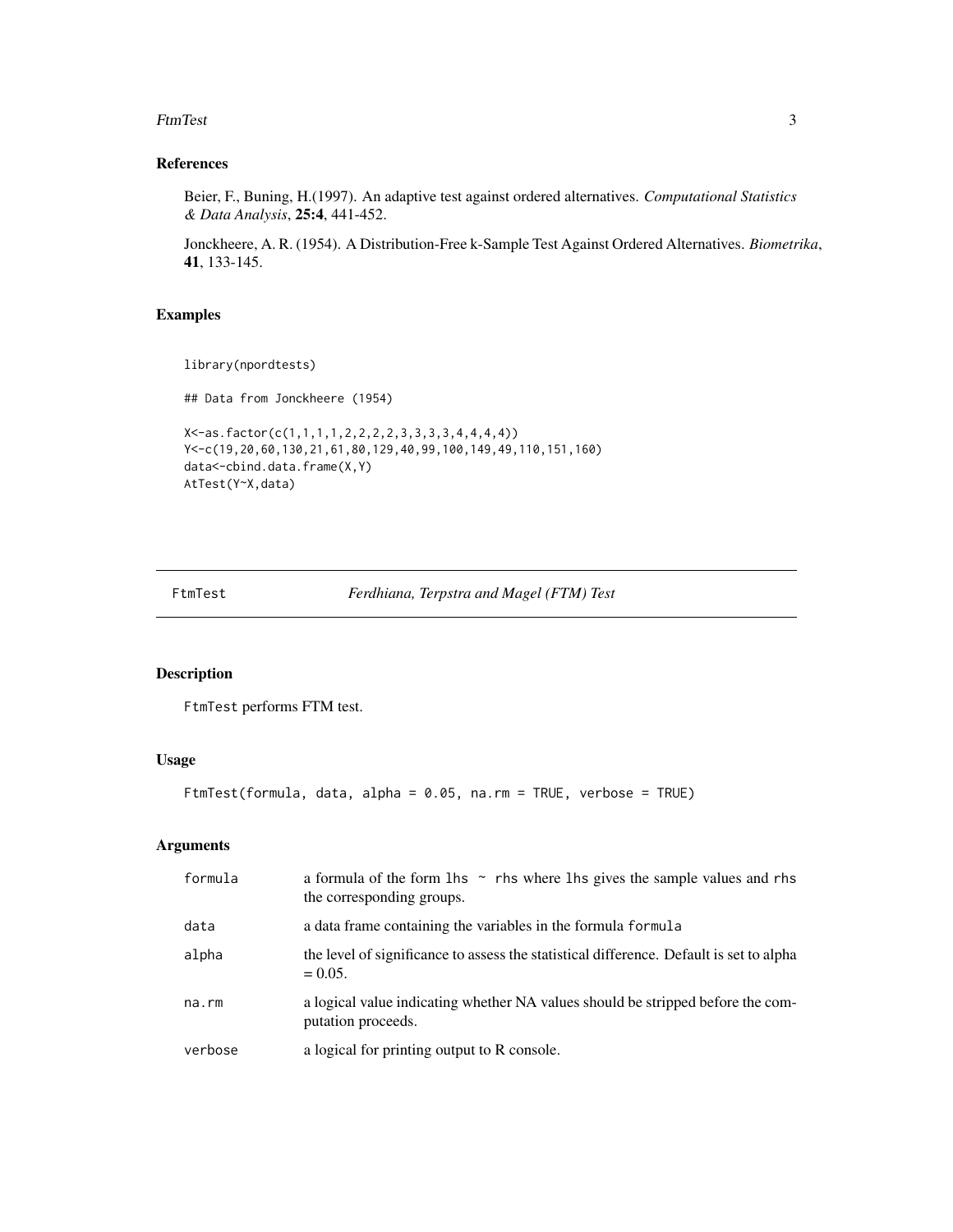## Value

A list with class "owt" containing the following components:

| statistic | the FTM test statistic.                                                                                       |
|-----------|---------------------------------------------------------------------------------------------------------------|
| mean      | the mean of the FTM test statistic.                                                                           |
| variance  | the variance of the FTM test statistic.                                                                       |
| Z.        | the standardized test statistic.                                                                              |
| p.value   | the p-value of the test.                                                                                      |
| alpha     | the level of significance.                                                                                    |
| method    | the character string "FTM test".                                                                              |
| data      | a data frame containing the variables in which NA values (if exist) are removed.                              |
| formula   | a formula of the form 1 hs $\sim$ rhs where 1 hs gives the sample values and rhs<br>the corresponding groups. |

#### Author(s)

Bulent Altunkaynak

#### References

Ferdhiane, R., Terpstra, J., Magel, R.C. (2008). A nonparametric test for the ordered alternative based on Kendall's correlation coefficient. *Communications in Statistics-Simulation and Computation*, 37:6, 1117-1128.

Jonckheere, A. R. (1954). A Distribution-Free k-Sample Test Against Ordered Alternatives. *Biometrika*, 41, 133-145.

#### Examples

library(npordtests)

## Data from Jonckheere (1954)

X<-as.factor(c(1,1,1,1,2,2,2,2,3,3,3,3,4,4,4,4)) Y<-c(19,20,60,130,21,61,80,129,40,99,100,149,49,110,151,160) data<-cbind.data.frame(X,Y) FtmTest(Y~X,data)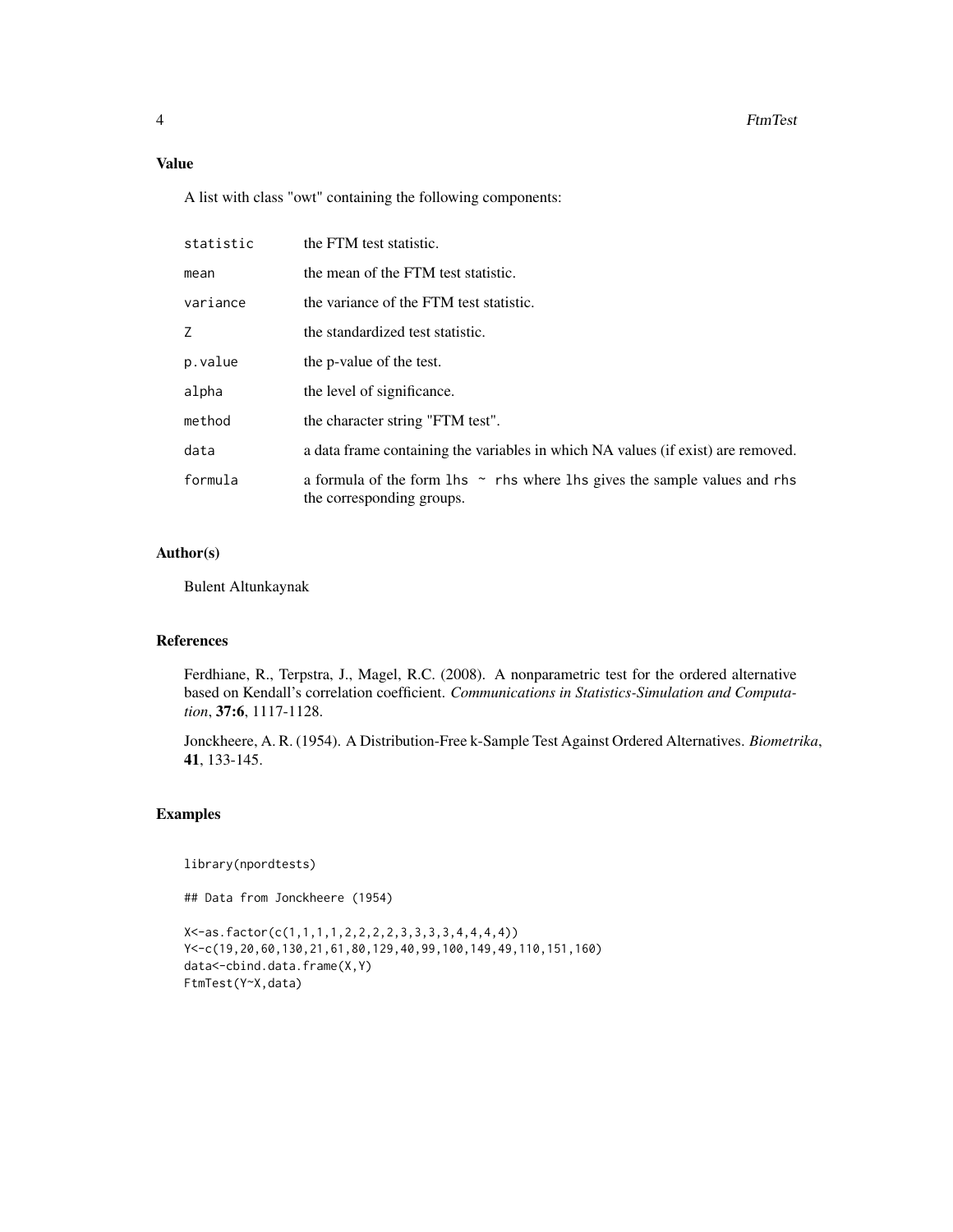<span id="page-4-0"></span>

GcTest performs Gaur's Gc test.

## Usage

```
GcTest(formula, data, alpha = 0.05, na.rm = TRUE, verbose = TRUE, c = 2)
```
## Arguments

| formula | a formula of the form $\ln s \sim$ rhs where $\ln s$ gives the sample values and rhs<br>the corresponding groups. |
|---------|-------------------------------------------------------------------------------------------------------------------|
| data    | a data frame containing the variables in the formula formula                                                      |
| alpha   | the level of significance to assess the statistical difference. Default is set to alpha<br>$= 0.05.$              |
| na.rm   | a logical value indicating whether NA values should be stripped before the com-<br>putation proceeds.             |
| verbose | a logical for printing output to R console.                                                                       |
| C       | a integer value chosen from $(1, \ldots, \min(n_i))$ for subsample size. Default is<br>set to $c = 2$ .           |

## Value

A list with class "owt" containing the following components:

| statistic | the Gaur's Gc test statistic.                                                                                     |
|-----------|-------------------------------------------------------------------------------------------------------------------|
| mean      | the mean of the Gaur's Gc test statistic.                                                                         |
| variance  | the variance of the Gaur's Gc test statistic.                                                                     |
| Z         | the standardized test statistic.                                                                                  |
| p.value   | the p-value of the test.                                                                                          |
| alpha     | the level of significance.                                                                                        |
| method    | the character string "Gaur's Gc test".                                                                            |
| data      | a data frame containing the variables in which NA values (if exist) are removed.                                  |
| formula   | a formula of the form $\ln s \sim$ rhs where $\ln s$ gives the sample values and rhs<br>the corresponding groups. |

## Author(s)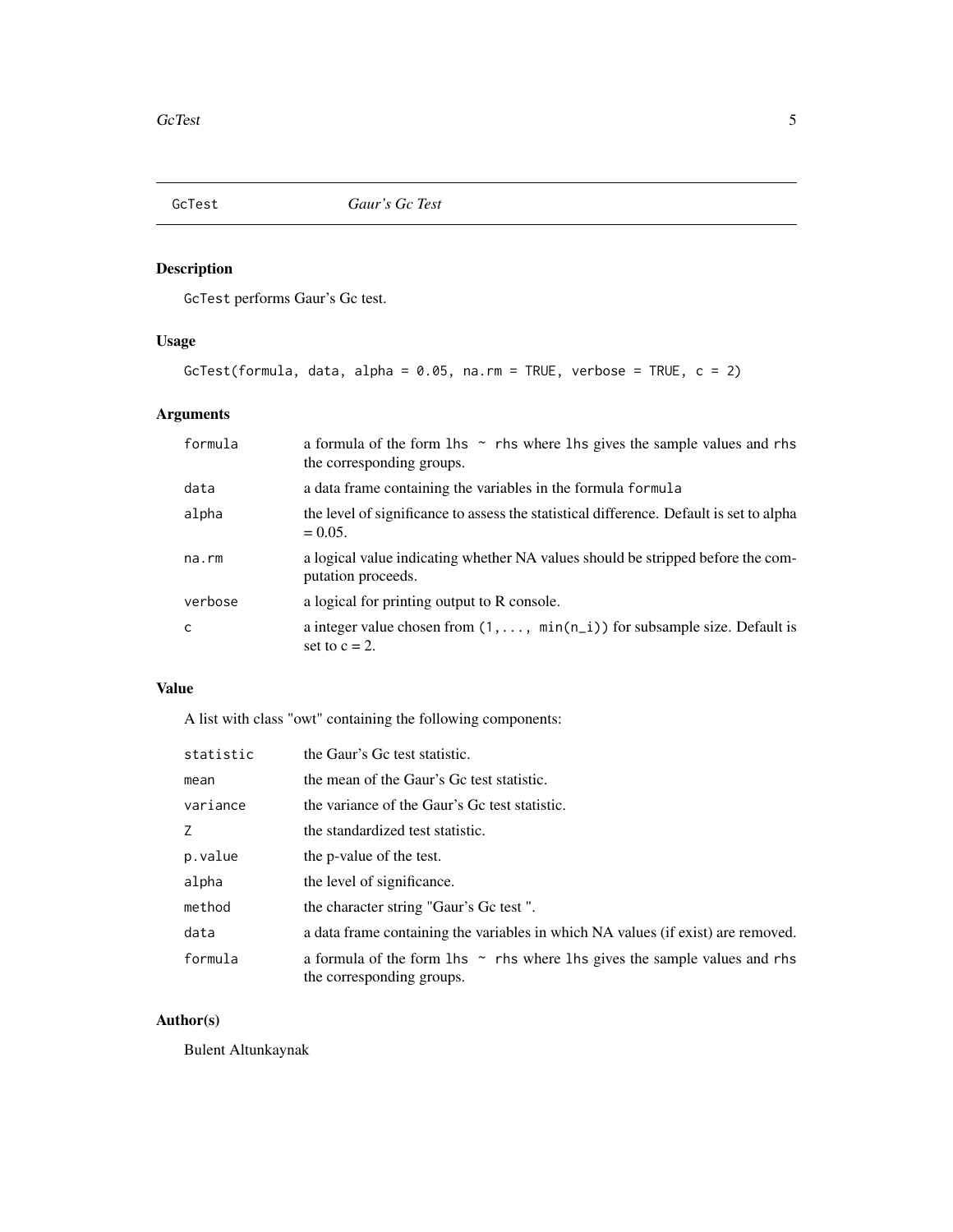#### References

Gaur, A., (2017). A class of k-sample distribution-free tests for location against ordered alternatives. *Communications in Statistics-Theory and Methods*, 46:5, 2343-2353.

Jonckheere, A. R. (1954). A Distribution-Free k-Sample Test Against Ordered Alternatives. *Biometrika*, 41, 133-145.

#### Examples

```
library(npordtests)
```
## Data from Jonckheere (1954)

```
X<-as.factor(c(1,1,1,1,2,2,2,2,3,3,3,3,4,4,4,4))
Y<-c(19,20,60,130,21,61,80,129,40,99,100,149,49,110,151,160)
data<-cbind.data.frame(X,Y)
GcTest(Y~X,data)
```
JtTest *Jonckheere-Terpstra (JT) Test*

### Description

JtTest performs JT test.

## Usage

```
JtTest(formula, data, alpha = 0.05, na.rm = TRUE, verbose = TRUE)
```

| formula | a formula of the form $\ln s \sim$ rhs where $\ln s$ gives the sample values and rhs<br>the corresponding groups. |
|---------|-------------------------------------------------------------------------------------------------------------------|
| data    | a data frame containing the variables in the formula formula                                                      |
| alpha   | the level of significance to assess the statistical difference. Default is set to alpha<br>$= 0.05.$              |
| na.rm   | a logical value indicating whether NA values should be stripped before the com-<br>putation proceeds.             |
| verbose | a logical for printing output to R console.                                                                       |

<span id="page-5-0"></span>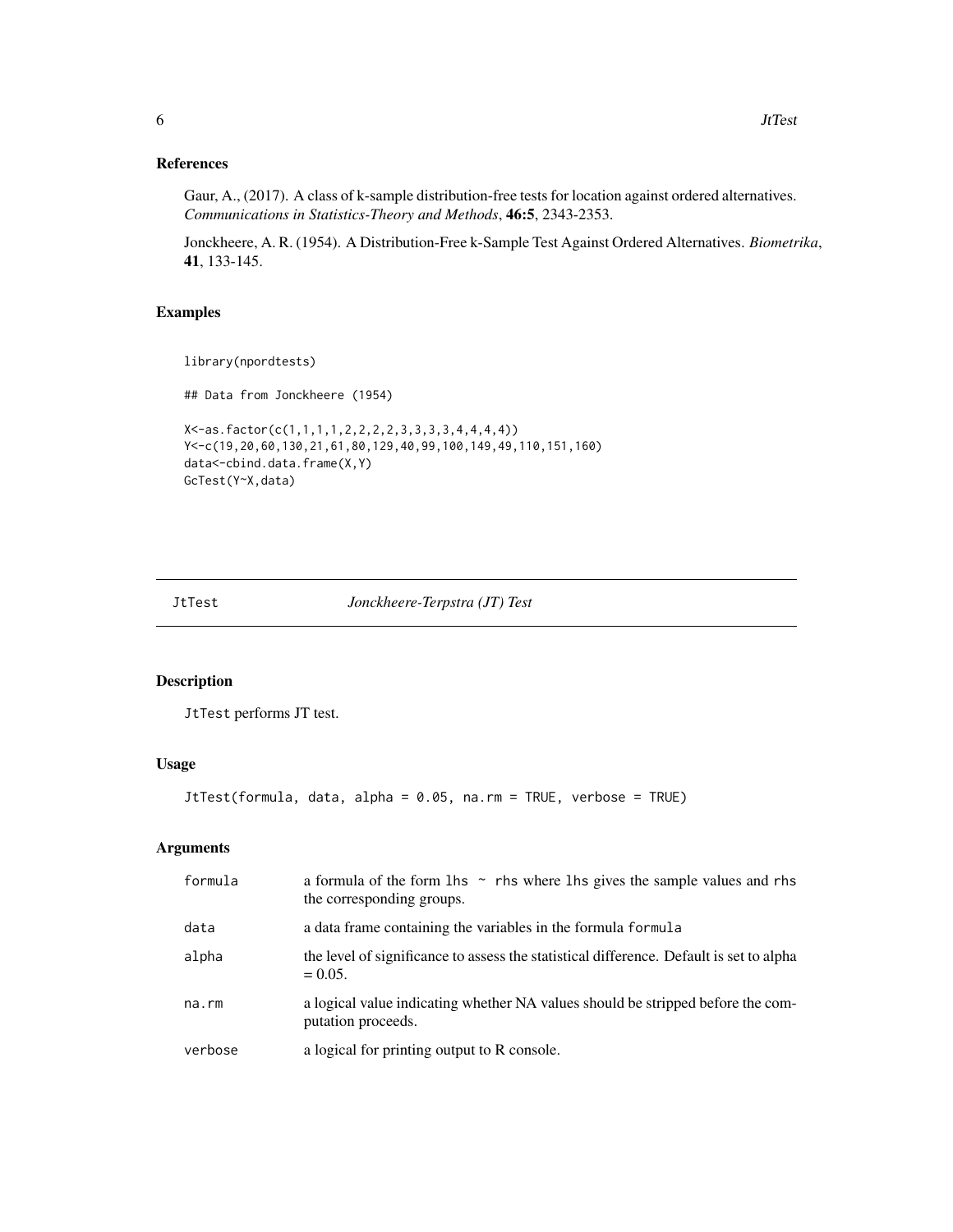#### <span id="page-6-0"></span>KtpTest 7

## Value

A list with class "owt" containing the following components:

| statistic | the JT test statistic.                                                                                        |
|-----------|---------------------------------------------------------------------------------------------------------------|
| mean      | the mean of the JT test statistic.                                                                            |
| variance  | the variance of the JT test statistic.                                                                        |
| Z         | the standardized test statistic.                                                                              |
| p.value   | the p-value of the test.                                                                                      |
| alpha     | the level of significance.                                                                                    |
| method    | the character string "JT test".                                                                               |
| data      | a data frame containing the variables in which NA values (if exist) are removed.                              |
| formula   | a formula of the form 1 hs $\sim$ rhs where 1 hs gives the sample values and rhs<br>the corresponding groups. |

## Author(s)

Bulent Altunkaynak

## References

Jonckheere, A. R. (1954). A Distribution-Free k-Sample Test Against Ordered Alternatives. *Biometrika*, 41, 133-145.

## Examples

library(npordtests) ## Data from Jonckheere (1954) X<-as.factor(c(1,1,1,1,2,2,2,2,3,3,3,3,4,4,4,4)) Y<-c(19,20,60,130,21,61,80,129,40,99,100,149,49,110,151,160) data<-cbind.data.frame(X,Y) JtTest(Y~X,data)

KtpTest *Terpstra, Chang and Magel's KTP Test*

## Description

KtpTest performs KTP test.

#### Usage

```
KtpTest(formula, data, alpha = 0.05, na.rm = TRUE, verbose = TRUE)
```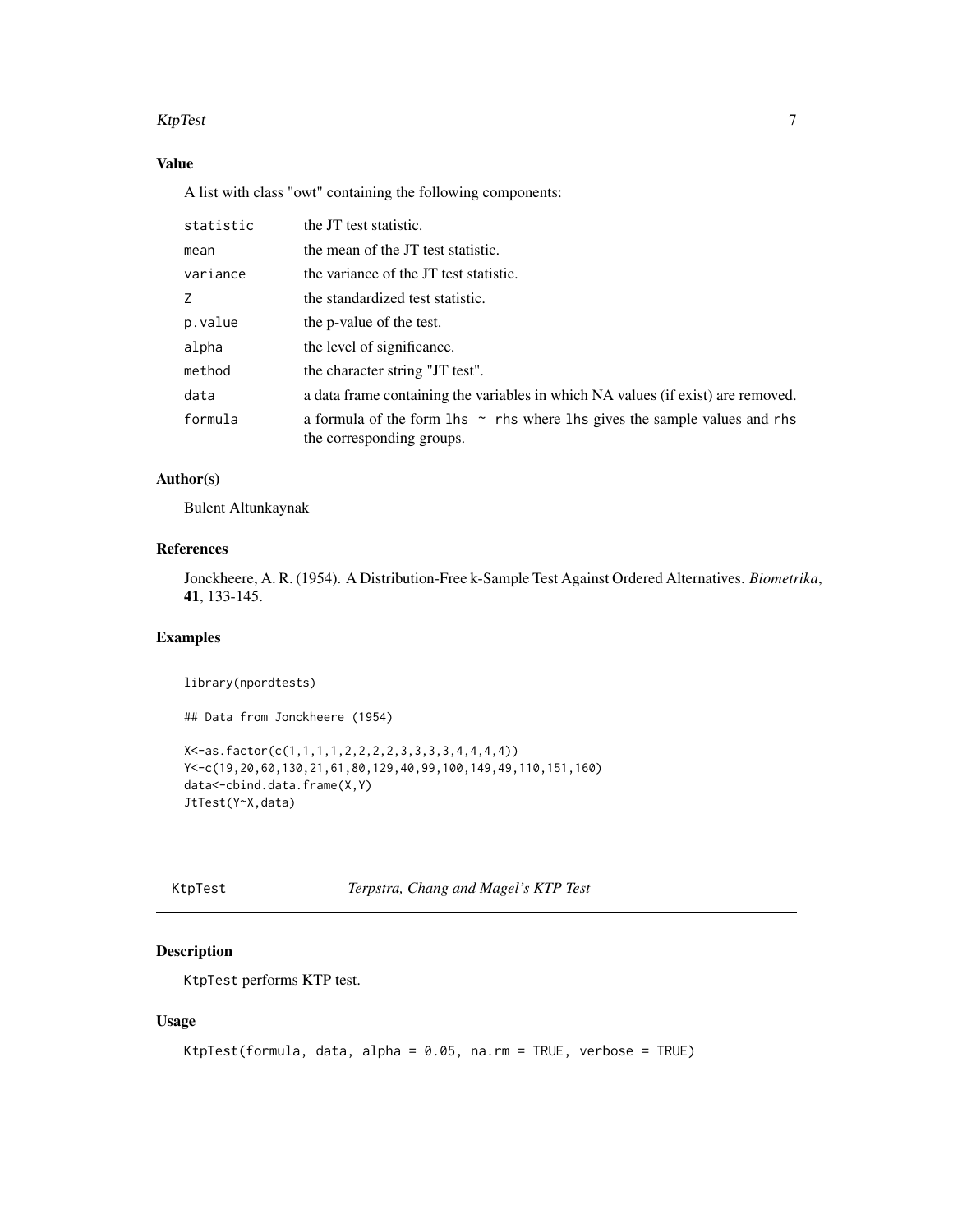#### Arguments

| formula | a formula of the form $\ln s \sim$ rhs where $\ln s$ gives the sample values and rhs<br>the corresponding groups. |
|---------|-------------------------------------------------------------------------------------------------------------------|
| data    | a data frame containing the variables in the formula formula                                                      |
| alpha   | the level of significance to assess the statistical difference. Default is set to alpha<br>$= 0.05.$              |
| na.rm   | a logical value indicating whether NA values should be stripped before the com-<br>putation proceeds.             |
| verbose | a logical for printing output to R console.                                                                       |

#### Value

A list with class "owt" containing the following components:

| statistic | the KTP test statistic.                                                                                       |
|-----------|---------------------------------------------------------------------------------------------------------------|
| mean      | the mean of the KTP test statistic.                                                                           |
| variance  | the variance of the KTP test statistic.                                                                       |
| Z         | the standardized test statistic.                                                                              |
| p.value   | the p-value of the test.                                                                                      |
| alpha     | the level of significance.                                                                                    |
| method    | the character string "KTP".                                                                                   |
| data      | a data frame containing the variables in which NA values (if exist) are removed.                              |
| formula   | a formula of the form 1 hs $\sim$ rhs where 1 hs gives the sample values and rhs<br>the corresponding groups. |

## Author(s)

Bulent Altunkaynak

#### References

Jonckheere, A. R. (1954). A Distribution-Free k-Sample Test Against Ordered Alternatives. *Biometrika*, 41, 133-145.

Terpstra, J., Chang, C.H., Magel, R.C. (2011). On the use of Spearman's correlation coefficient for testing ordered alternatives. *Journal of Statistical Computation and Simulation*, 81:11, 1381-1392.

## Examples

library(npordtests)

```
X<-as.factor(c(1,1,1,1,2,2,2,2,3,3,3,3,4,4,4,4))
Y<-c(19,20,60,130,21,61,80,129,40,99,100,149,49,110,151,160)
data<-cbind.data.frame(X,Y)
KtpTest(Y~X,data)
```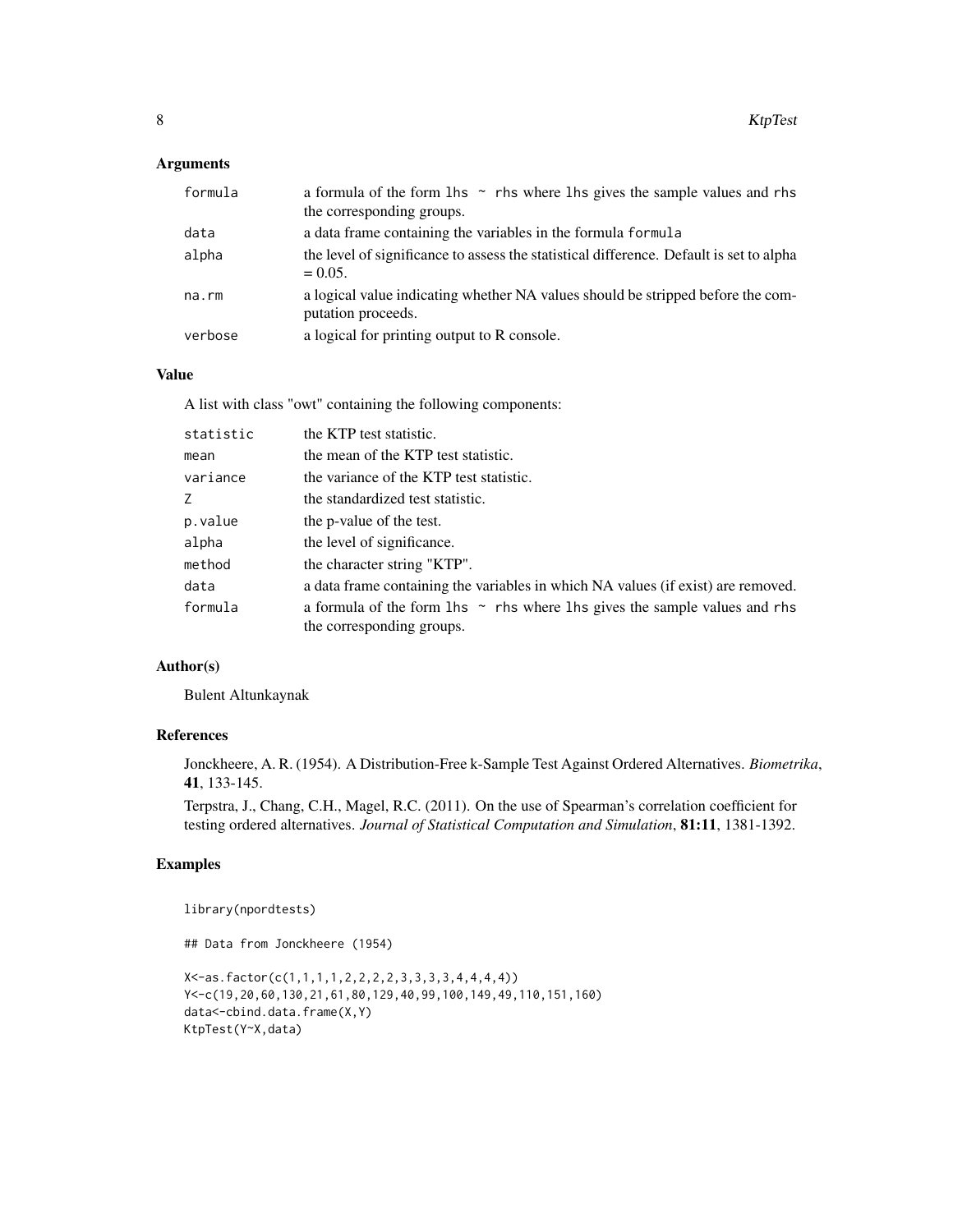<span id="page-8-0"></span>

LsTest performs LS test.

## Usage

LsTest(formula, data, alpha = 0.05, na.rm = TRUE, verbose = TRUE)

## Arguments

| formula | a formula of the form $\ln s \sim$ rhs where $\ln s$ gives the sample values and rhs<br>the corresponding groups. |
|---------|-------------------------------------------------------------------------------------------------------------------|
| data    | a data frame containing the variables in the formula formula                                                      |
| alpha   | the level of significance to assess the statistical difference. Default is set to alpha<br>$= 0.05.$              |
| na.rm   | a logical value indicating whether NA values should be stripped before the com-<br>putation proceeds.             |
| verbose | a logical for printing output to R console.                                                                       |

## Value

A list with class "owt" containing the following components:

| statistic | the LS test statistic.                                                                                        |
|-----------|---------------------------------------------------------------------------------------------------------------|
| mean      | the mean of the LS test statistic.                                                                            |
| variance  | the variance of the LS test statistic.                                                                        |
| Z         | the standardized test statistic.                                                                              |
| p.value   | the p-value of the test.                                                                                      |
| alpha     | the level of significance.                                                                                    |
| method    | the character string "LS test".                                                                               |
| data      | a data frame containing the variables in which NA values (if exist) are removed.                              |
| formula   | a formula of the form 1 hs $\sim$ rhs where 1 hs gives the sample values and rhs<br>the corresponding groups. |

## Author(s)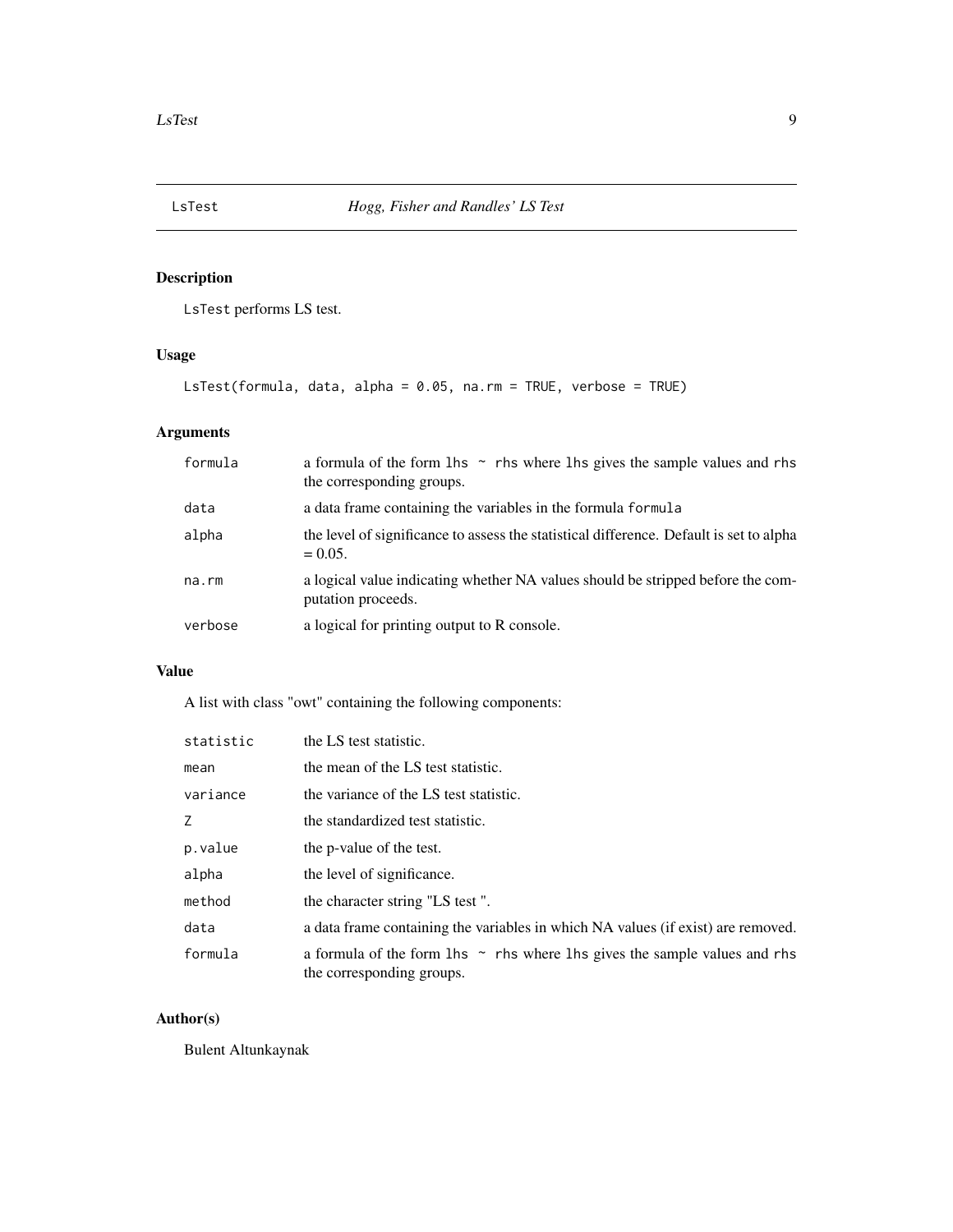#### References

Beier, F., Buning, H.(1997). An adaptive test against ordered alternatives. *Computational Statistics & Data Analysis*, 25:4, 441-452.

Hogg, R.V., Fisher, D.M., Randles, R.H. (1975). A Two-Sample Adaptive Distribution-Free Test. *Journal of the American Statistical Association*, 70:351, 656-661.

Jonckheere, A. R. (1954). A Distribution-Free k-Sample Test Against Ordered Alternatives. *Biometrika*, 41, 133-145.

## Examples

library(npordtests)

## Data from Jonckheere (1954)

```
X<-as.factor(c(1,1,1,1,2,2,2,2,3,3,3,3,4,4,4,4))
Y<-c(19,20,60,130,21,61,80,129,40,99,100,149,49,110,151,160)
data<-cbind.data.frame(X,Y)
LsTest(Y~X,data)
```
LtTest *Buning's LT Test*

### Description

LtTest performs LT test.

### Usage

```
LtTest(formula, data, alpha = 0.05, na.rm = TRUE, verbose = TRUE)
```

| formula | a formula of the form 1 hs $\sim$ rhs where 1 hs gives the sample values and rhs<br>the corresponding groups. |
|---------|---------------------------------------------------------------------------------------------------------------|
| data    | a data frame containing the variables in the formula formula                                                  |
| alpha   | the level of significance to assess the statistical difference. Default is set to alpha<br>$= 0.05.$          |
| na.rm   | a logical value indicating whether NA values should be stripped before the com-<br>putation proceeds.         |
| verbose | a logical for printing output to R console.                                                                   |

<span id="page-9-0"></span>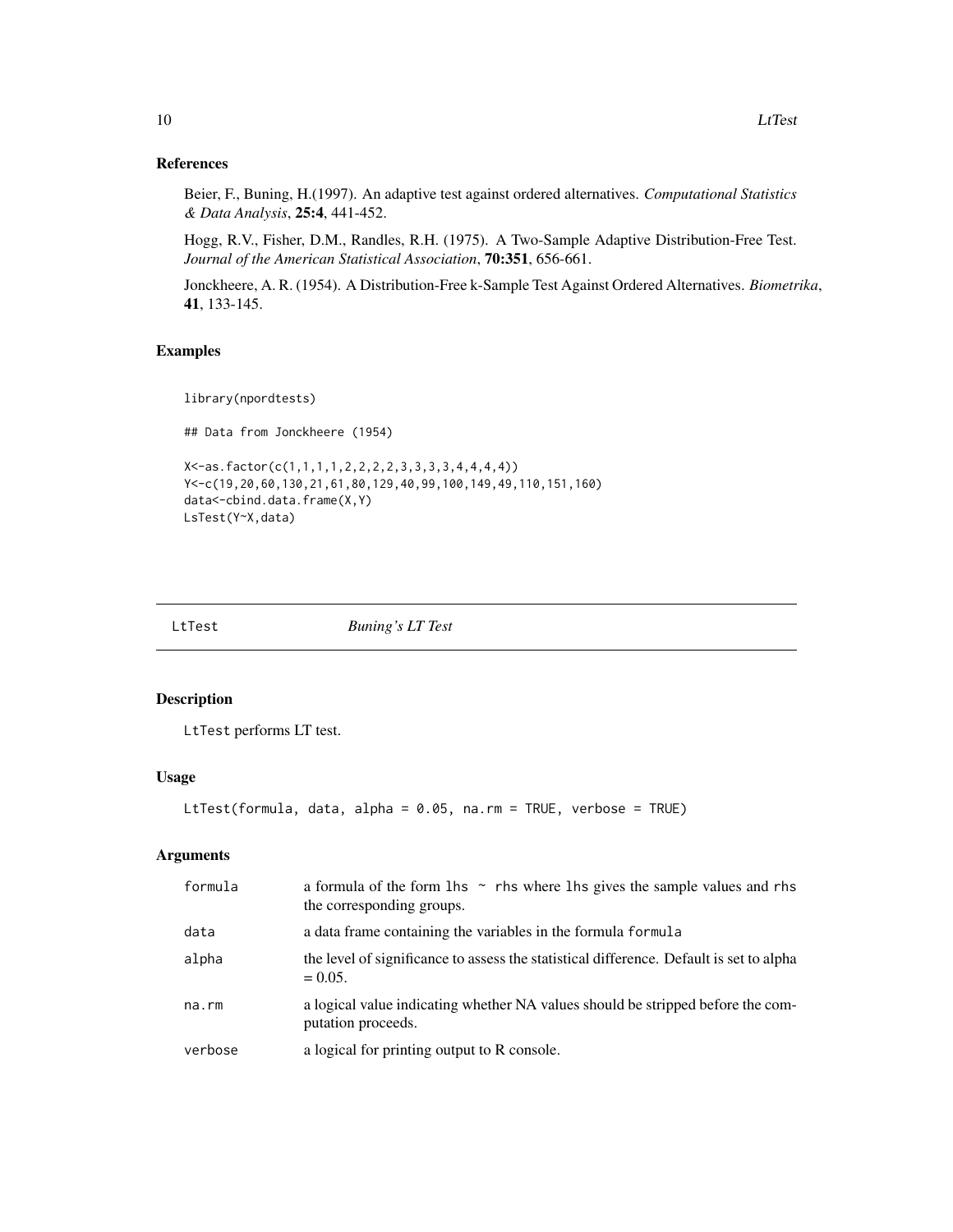#### $L$ fTest 11

## Value

A list with class "owt" containing the following components:

| statistic | the LT test statistic.                                                                                        |
|-----------|---------------------------------------------------------------------------------------------------------------|
| mean      | the mean of the LT test statistic.                                                                            |
| variance  | the variance of the LT test statistic.                                                                        |
| Z.        | the standardized test statistic.                                                                              |
| p.value   | the p-value of the test.                                                                                      |
| alpha     | the level of significance.                                                                                    |
| method    | the character string "LT test".                                                                               |
| data      | a data frame containing the variables in which NA values (if exist) are removed.                              |
| formula   | a formula of the form 1 hs $\sim$ rhs where 1 hs gives the sample values and rhs<br>the corresponding groups. |

## Author(s)

Bulent Altunkaynak

#### References

Buning, H.(1996). Adaptive tests for the c-sample location problem - the case of two-sided alternatives. *Communications in Statistics-Theory and Methods*, 25, 1569-1582.

Beier, F., Buning, H.(1997). An adaptive test against ordered alternatives. *Computational Statistics & Data Analysis*, 25:4, 441-452.

Jonckheere, A. R. (1954). A Distribution-Free k-Sample Test Against Ordered Alternatives. *Biometrika*, 41, 133-145.

#### Examples

library(npordtests)

```
X<-as.factor(c(1,1,1,1,2,2,2,2,3,3,3,3,4,4,4,4))
Y<-c(19,20,60,130,21,61,80,129,40,99,100,149,49,110,151,160)
data<-cbind.data.frame(X,Y)
LtTest(Y~X,data)
```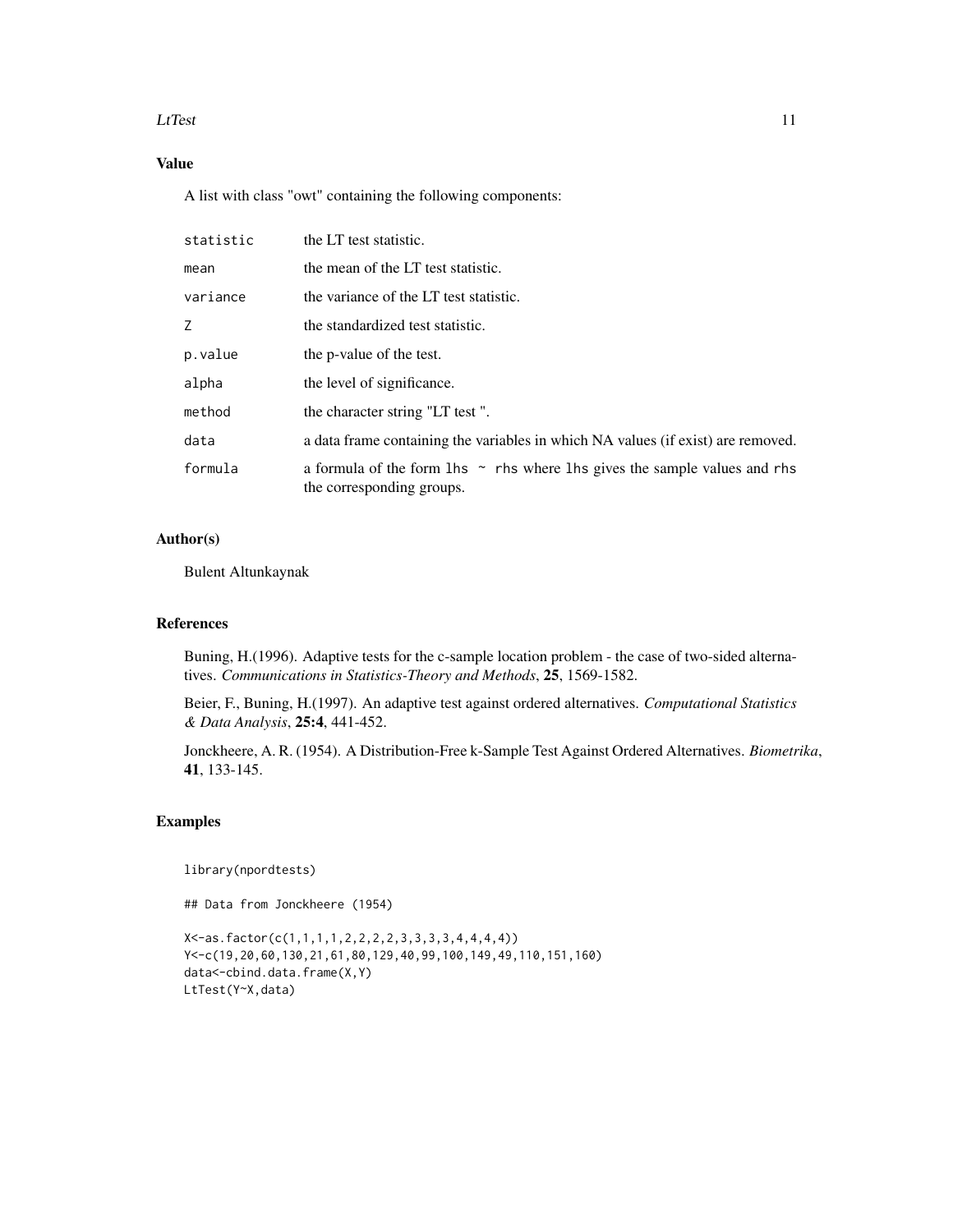<span id="page-11-0"></span>

MjtTest performs MJT test.

## Usage

MjtTest(formula, data, alpha = 0.05, na.rm = TRUE, verbose = TRUE)

## Arguments

| formula | a formula of the form $\ln s \sim$ rhs where $\ln s$ gives the sample values and rhs<br>the corresponding groups. |
|---------|-------------------------------------------------------------------------------------------------------------------|
| data    | a data frame containing the variables in the formula formula                                                      |
| alpha   | the level of significance to assess the statistical difference. Default is set to alpha<br>$= 0.05.$              |
| na.rm   | a logical value indicating whether NA values should be stripped before the com-<br>putation proceeds.             |
| verbose | a logical for printing output to R console.                                                                       |

## Value

A list with class "owt" containing the following components:

| statistic | the MJT test statistic.                                                                                       |
|-----------|---------------------------------------------------------------------------------------------------------------|
| mean      | the mean of the MJT test statistic.                                                                           |
| variance  | the variance of the MJT test statistic.                                                                       |
| Z         | the standardized test statistic.                                                                              |
| p.value   | the p-value of the test.                                                                                      |
| alpha     | the level of significance.                                                                                    |
| method    | the character string "MJT test".                                                                              |
| data      | a data frame containing the variables in which NA values (if exist) are removed.                              |
| formula   | a formula of the form 1 hs $\sim$ rhs where 1 hs gives the sample values and rhs<br>the corresponding groups. |

## Author(s)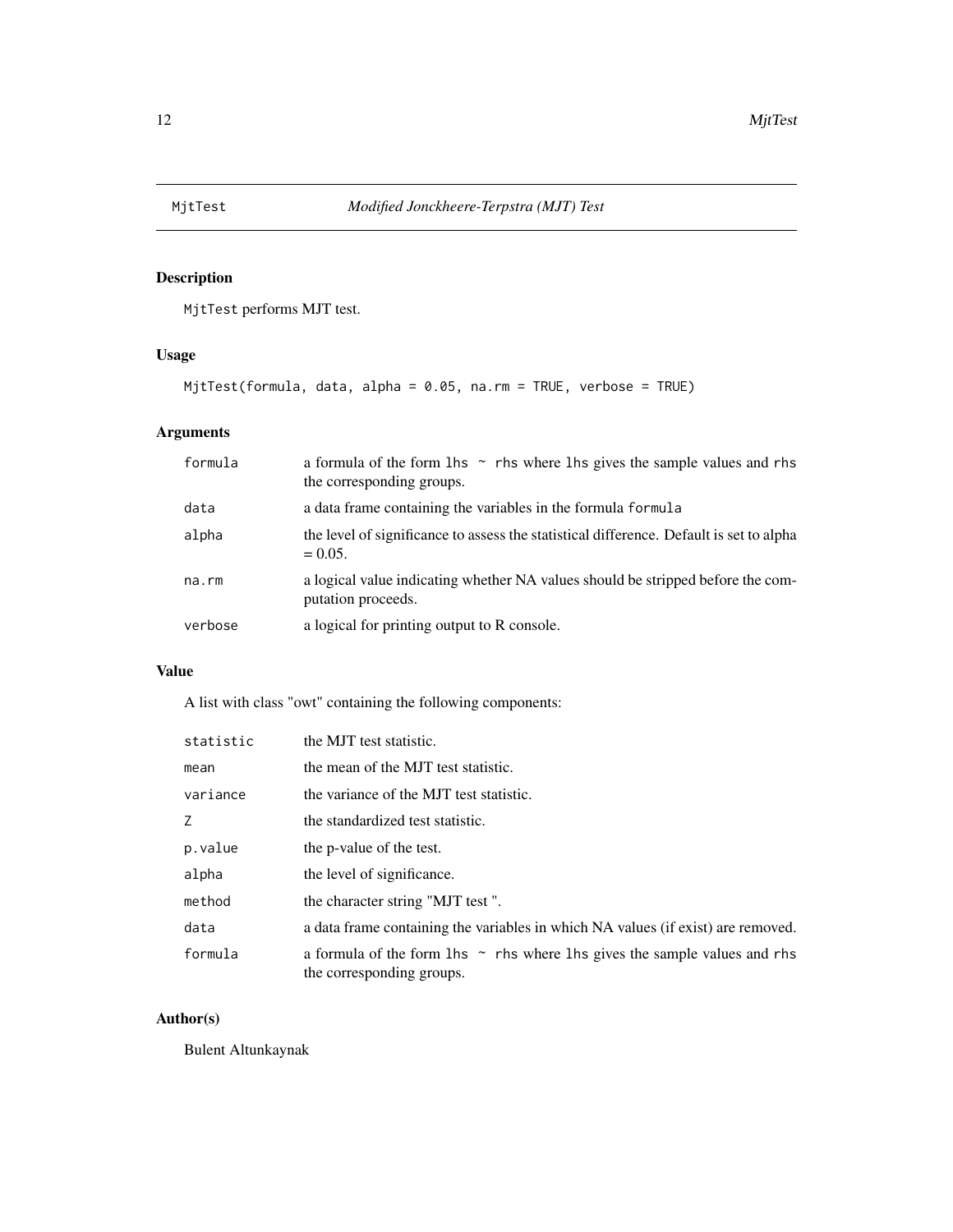#### <span id="page-12-0"></span> $\text{RsTest}$  13

#### References

Jonckheere, A. R. (1954). A Distribution-Free k-Sample Test Against Ordered Alternatives. *Biometrika*, 41, 133-145.

Neuhauser, M., Liu, P.Y., Hothorn, L.A.(1998). Nonparametric Tests for Trend: Jonckheere's Test, a Modification and a Maximum Test. *Biometrical Journal*, 40:8, 899-909.

#### Examples

```
library(npordtests)
```
## Data from Jonckheere (1954)

```
X<-as.factor(c(1,1,1,1,2,2,2,2,3,3,3,3,4,4,4,4))
Y<-c(19,20,60,130,21,61,80,129,40,99,100,149,49,110,151,160)
data<-cbind.data.frame(X,Y)
MjtTest(Y~X,data)
```
#### RsTest *Hogg, Fisher and Randles' RS Test*

#### Description

RsTest performs RS test.

## Usage

```
RsTest(formula, data, alpha = 0.05, na.rm = TRUE, verbose = TRUE)
```

| formula | a formula of the form $\ln s \sim$ rhs where $\ln s$ gives the sample values and rhs<br>the corresponding groups. |
|---------|-------------------------------------------------------------------------------------------------------------------|
| data    | a data frame containing the variables in the formula formula                                                      |
| alpha   | the level of significance to assess the statistical difference. Default is set to alpha<br>$= 0.05.$              |
| na.rm   | a logical value indicating whether NA values should be stripped before the com-<br>putation proceeds.             |
| verbose | a logical for printing output to R console.                                                                       |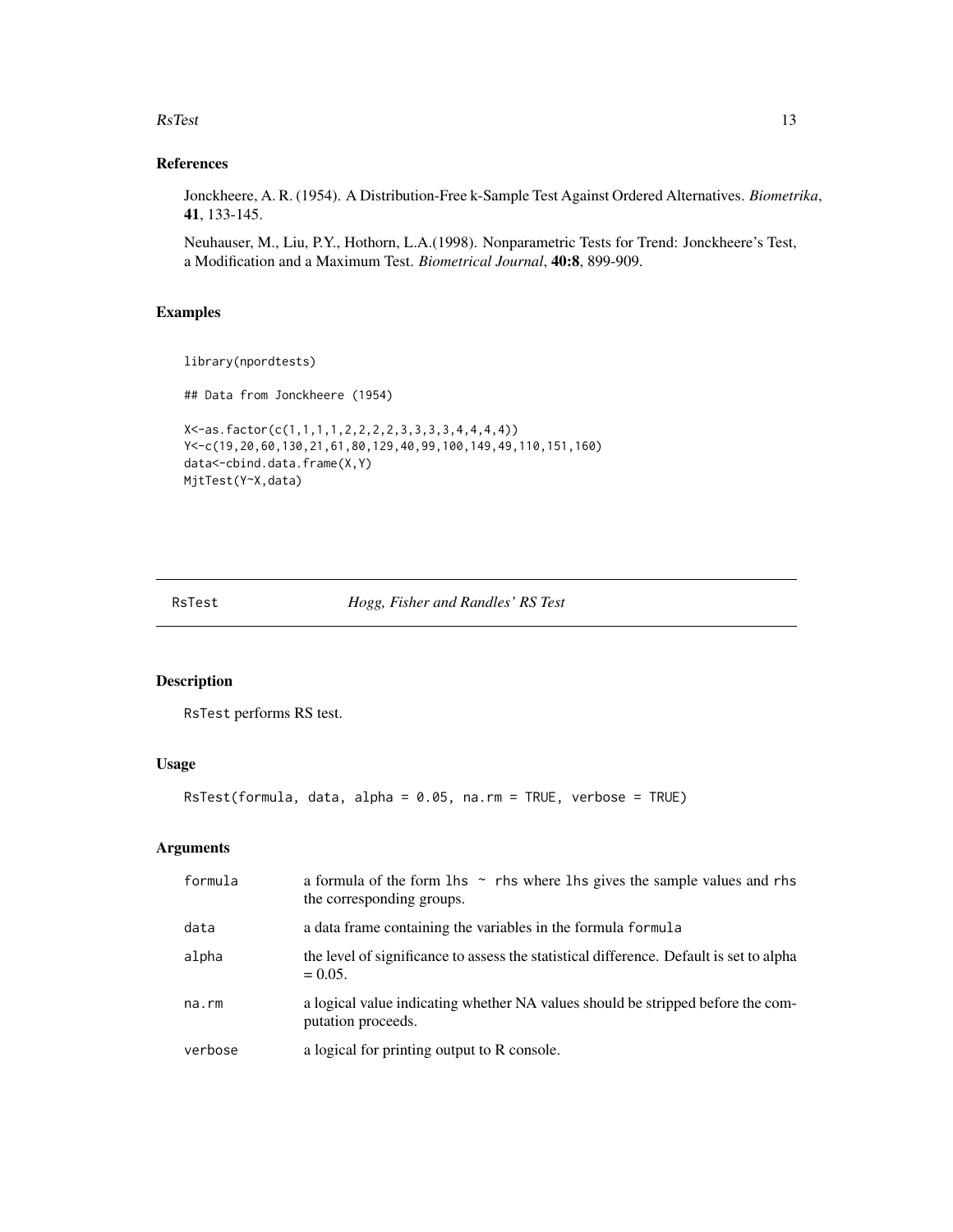## Value

A list with class "owt" containing the following components:

| statistic | the RS test statistic.                                                                                            |
|-----------|-------------------------------------------------------------------------------------------------------------------|
| mean      | the mean of the RS test statistic.                                                                                |
| variance  | the variance of the RS test statistic.                                                                            |
| Ζ         | the standardized test statistic.                                                                                  |
| p.value   | the p-value of the test.                                                                                          |
| alpha     | the level of significance.                                                                                        |
| method    | the character string "RS test".                                                                                   |
| data      | a data frame containing the variables in which NA values (if exist) are removed.                                  |
| formula   | a formula of the form $\ln s \sim$ rhs where $\ln s$ gives the sample values and rhs<br>the corresponding groups. |

#### Author(s)

Bulent Altunkaynak

#### References

Beier, F., Buning, H.(1997). An adaptive test against ordered alternatives. *Computational Statistics & Data Analysis*, 25:4, 441-452.

Hogg, R.V., Fisher, D.M., Randles, R.H. (1975). A Two-Sample Adaptive Distribution-Free Test. *Journal of the American Statistical Association*, 70:351, 656-661.

Jonckheere, A. R. (1954). A Distribution-Free k-Sample Test Against Ordered Alternatives. *Biometrika*, 41, 133-145.

#### Examples

library(npordtests)

```
X<-as.factor(c(1,1,1,1,2,2,2,2,3,3,3,3,4,4,4,4))
Y<-c(19,20,60,130,21,61,80,129,40,99,100,149,49,110,151,160)
data<-cbind.data.frame(X,Y)
RsTest(Y~X,data)
```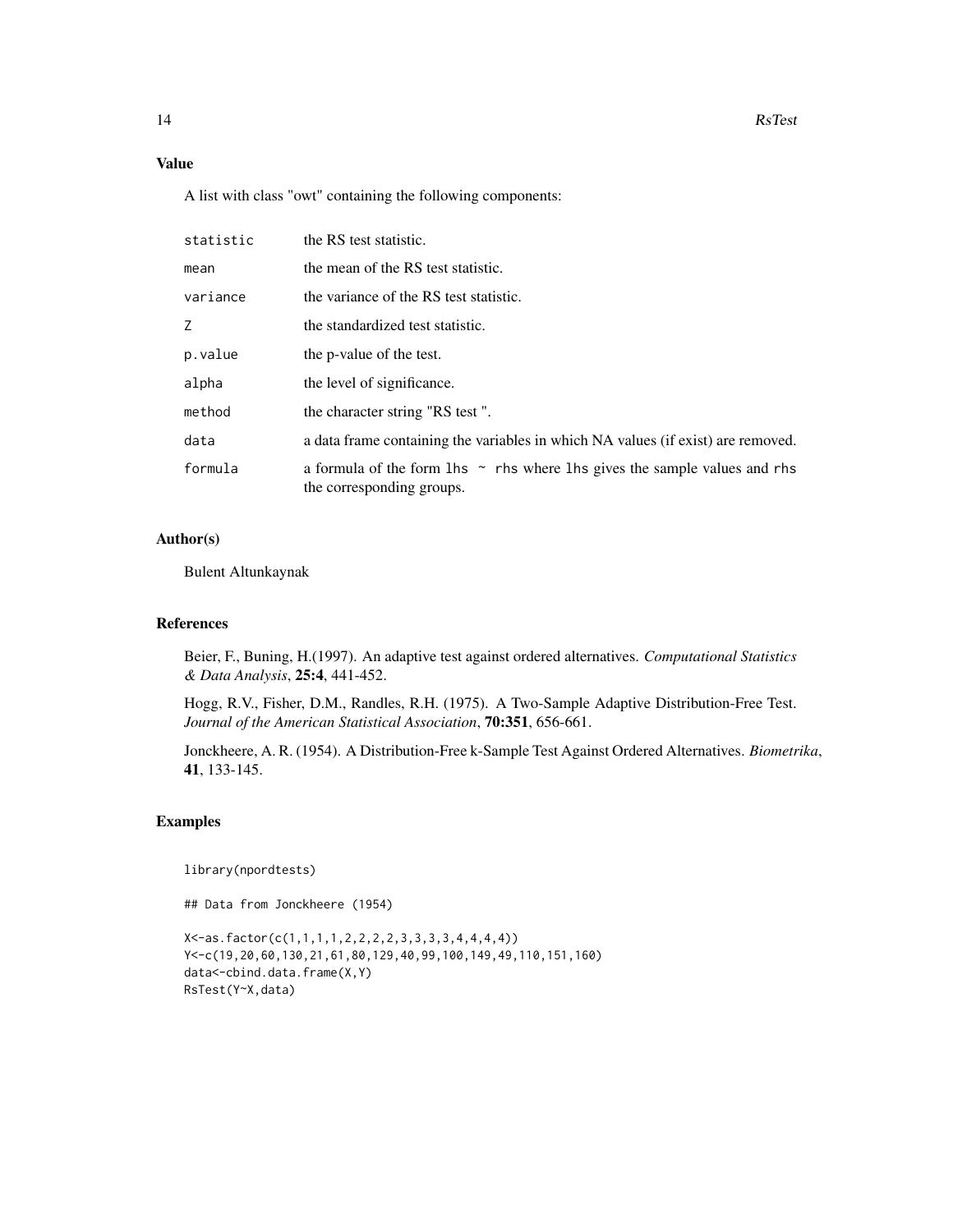<span id="page-14-0"></span>

SsTest performs S test.

## Usage

SsTest(formula, data, alpha = 0.05, na.rm = TRUE, verbose = TRUE)

## Arguments

| formula | a formula of the form $\ln s \sim$ rhs where $\ln s$ gives the sample values and rhs<br>the corresponding groups. |
|---------|-------------------------------------------------------------------------------------------------------------------|
| data    | a data frame containing the variables in the formula formula                                                      |
| alpha   | the level of significance to assess the statistical difference. Default is set to alpha<br>$= 0.05.$              |
| na.rm   | a logical value indicating whether NA values should be stripped before the com-<br>putation proceeds.             |
| verbose | a logical for printing output to R console.                                                                       |

## Value

A list with class "owt" containing the following components:

| statistic | the S test statistic.                                                                                         |
|-----------|---------------------------------------------------------------------------------------------------------------|
| mean      | the mean of the S test statistic.                                                                             |
| variance  | the variance of the S test statistic.                                                                         |
| Z         | the standardized test statistic.                                                                              |
| p.value   | the p-value of the test.                                                                                      |
| alpha     | the level of significance.                                                                                    |
| method    | the character string "S test".                                                                                |
| data      | a data frame containing the variables in which NA values (if exist) are removed.                              |
| formula   | a formula of the form 1 hs $\sim$ rhs where 1 hs gives the sample values and rhs<br>the corresponding groups. |

## Author(s)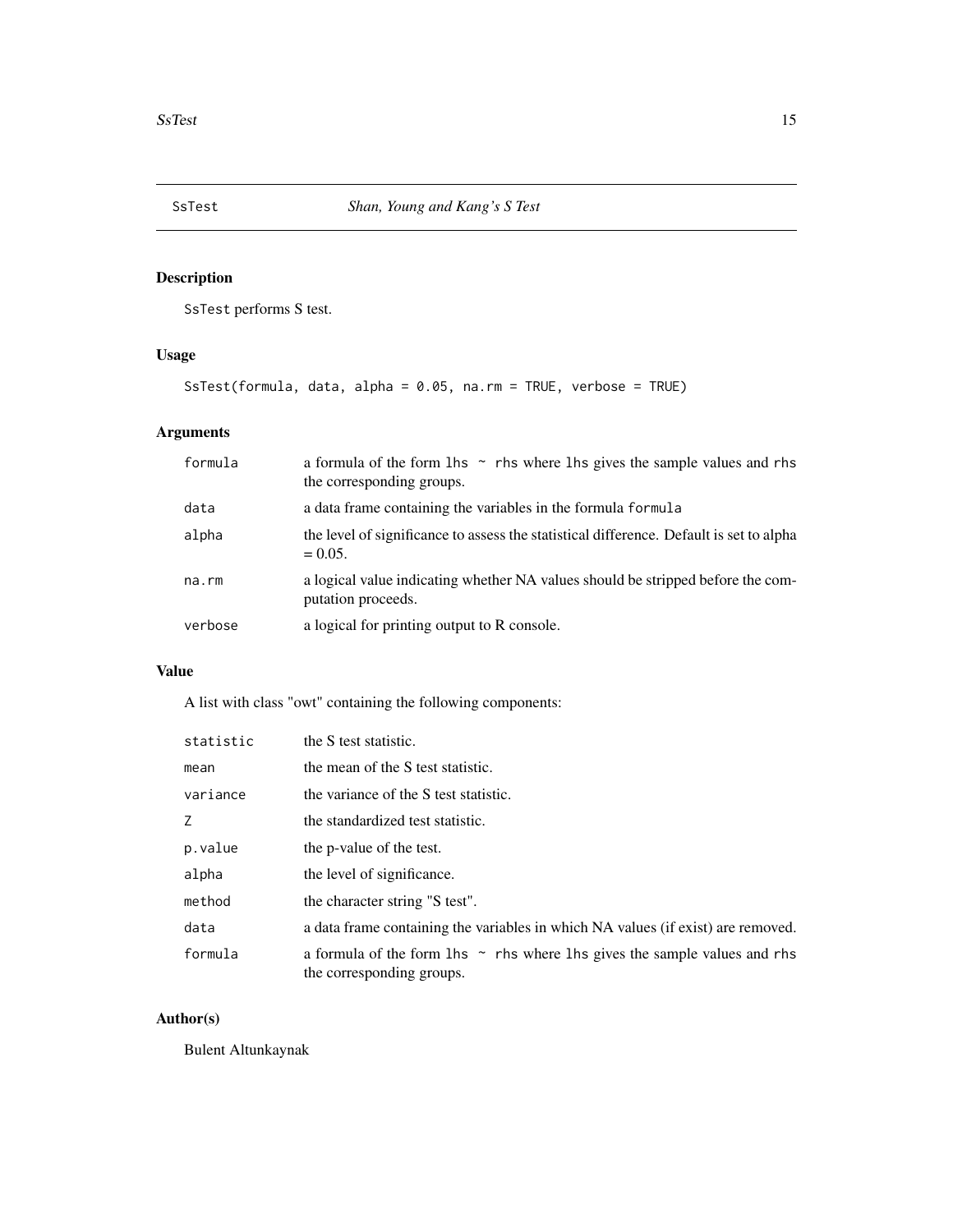#### References

Jonckheere, A. R. (1954). A Distribution-Free k-Sample Test Against Ordered Alternatives. *Biometrika*, 41, 133-145.

Shan, G., Young, D., Kang, L.(2014). A New Powerful Nonparametric Rank Test for Ordered Alternative Problem. *Plos One*, 9:11, 1-10.

## Examples

```
library(npordtests)
```
## Data from Jonckheere (1954)

```
X<-as.factor(c(1,1,1,1,2,2,2,2,3,3,3,3,4,4,4,4))
Y<-c(19,20,60,130,21,61,80,129,40,99,100,149,49,110,151,160)
data<-cbind.data.frame(X,Y)
SsTest(Y~X,data)
```
StTest *Gastwirth's ST Test*

#### Description

StTest performs ST test.

## Usage

```
StTest(formula, data, alpha = 0.05, na.rm = TRUE, verbose = TRUE)
```

| formula | a formula of the form $\ln s \sim$ rhs where $\ln s$ gives the sample values and rhs<br>the corresponding groups. |
|---------|-------------------------------------------------------------------------------------------------------------------|
| data    | a data frame containing the variables in the formula formula                                                      |
| alpha   | the level of significance to assess the statistical difference. Default is set to alpha<br>$= 0.05.$              |
| na.rm   | a logical value indicating whether NA values should be stripped before the com-<br>putation proceeds.             |
| verbose | a logical for printing output to R console.                                                                       |

<span id="page-15-0"></span>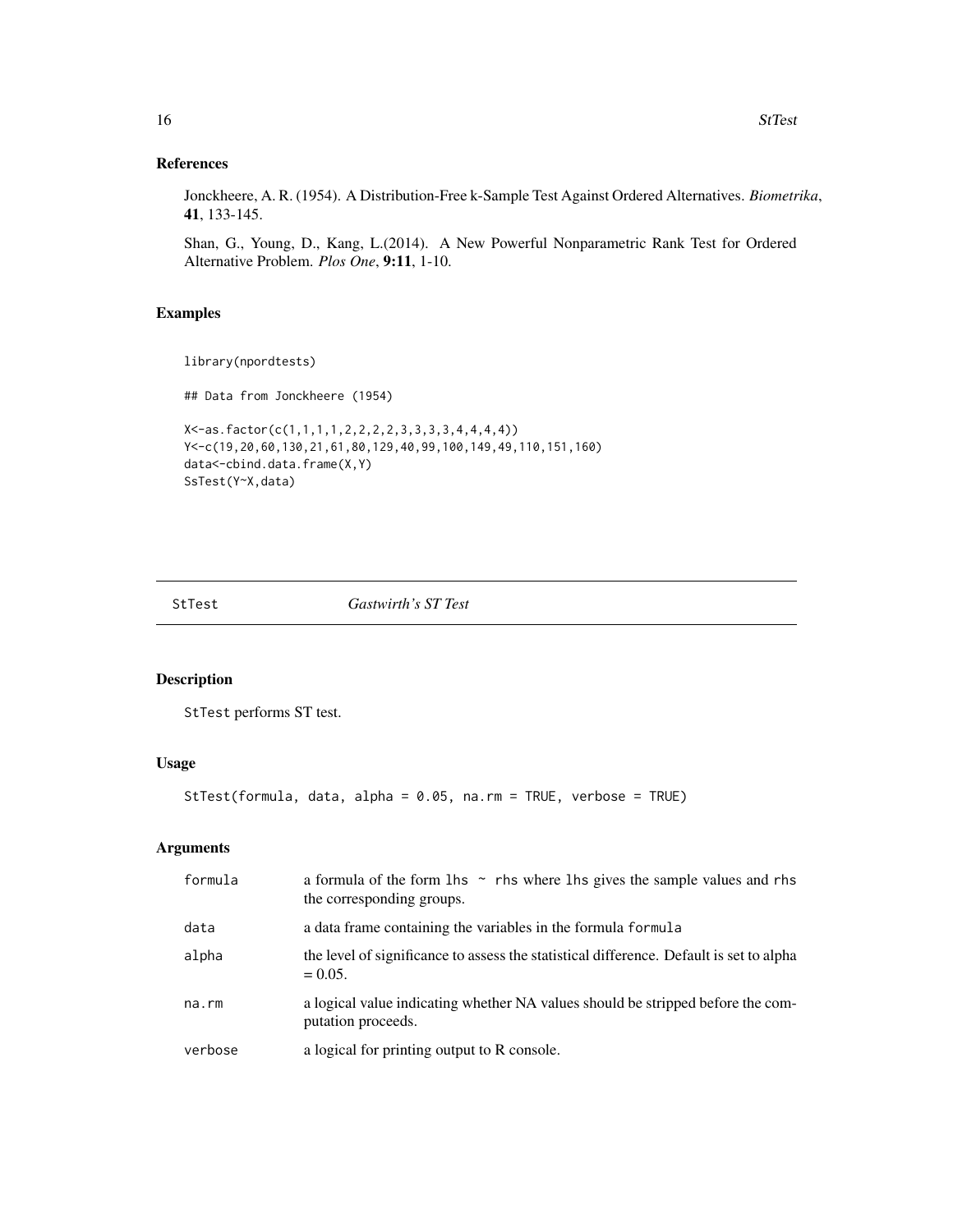#### StTest 17

## Value

A list with class "owt" containing the following components:

| statistic | the ST test statistic.                                                                                        |
|-----------|---------------------------------------------------------------------------------------------------------------|
| mean      | the mean of the ST test statistic.                                                                            |
| variance  | the variance of the ST test statistic.                                                                        |
| Ζ         | the standardized test statistic.                                                                              |
| p.value   | the p-value of the test.                                                                                      |
| alpha     | the level of significance.                                                                                    |
| method    | the character string "ST test".                                                                               |
| data      | a data frame containing the variables in which NA values (if exist) are removed.                              |
| formula   | a formula of the form 1 hs $\sim$ rhs where 1 hs gives the sample values and rhs<br>the corresponding groups. |

## Author(s)

Bulent Altunkaynak

#### References

Beier, F., Buning, H.(1997). An adaptive test against ordered alternatives. *Computational Statistics & Data Analysis*, 25:4, 441-452.

Gastwirth, J.L.(1965). Percentile modifications of two sample rank tests. *Journal of the American Statistical Association*, 60, 1127-1141.

Jonckheere, A. R. (1954). A Distribution-Free k-Sample Test Against Ordered Alternatives. *Biometrika*, 41, 133-145.

#### Examples

library(npordtests)

```
X<-as.factor(c(1,1,1,1,2,2,2,2,3,3,3,3,4,4,4,4))
Y<-c(19,20,60,130,21,61,80,129,40,99,100,149,49,110,151,160)
data<-cbind.data.frame(X,Y)
StTest(Y~X,data)
```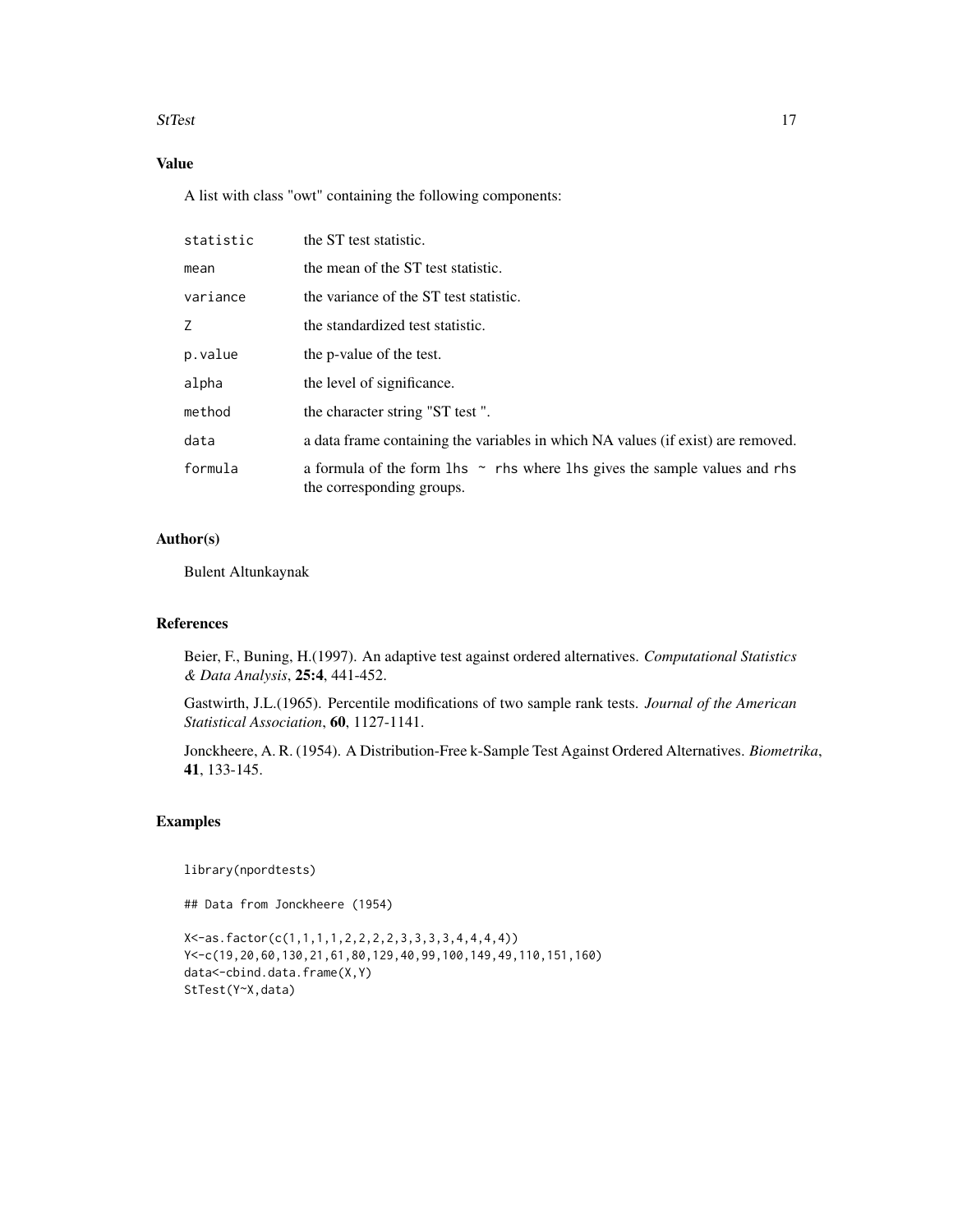<span id="page-17-0"></span>

TmTest performs TM test.

## Usage

TmTest(formula, data, alpha = 0.05, na.rm = TRUE, verbose = TRUE)

## Arguments

| formula | a formula of the form $\ln s \sim$ rhs where $\ln s$ gives the sample values and rhs<br>the corresponding groups. |
|---------|-------------------------------------------------------------------------------------------------------------------|
| data    | a data frame containing the variables in the formula formula                                                      |
| alpha   | the level of significance to assess the statistical difference. Default is set to alpha<br>$= 0.05.$              |
| na.rm   | a logical value indicating whether NA values should be stripped before the com-<br>putation proceeds.             |
| verbose | a logical for printing output to R console.                                                                       |

## Value

A list with class "owt" containing the following components:

| statistic | the TM test statistic.                                                                                        |
|-----------|---------------------------------------------------------------------------------------------------------------|
| mean      | the mean of the TM test statistic.                                                                            |
| variance  | the variance of the TM test statistic.                                                                        |
| Z         | the standardized test statistic.                                                                              |
| p.value   | the p-value of the test.                                                                                      |
| alpha     | the level of significance.                                                                                    |
| method    | the character string "TM test".                                                                               |
| data      | a data frame containing the variables in which NA values (if exist) are removed.                              |
| formula   | a formula of the form 1 hs $\sim$ rhs where 1 hs gives the sample values and rhs<br>the corresponding groups. |

## Author(s)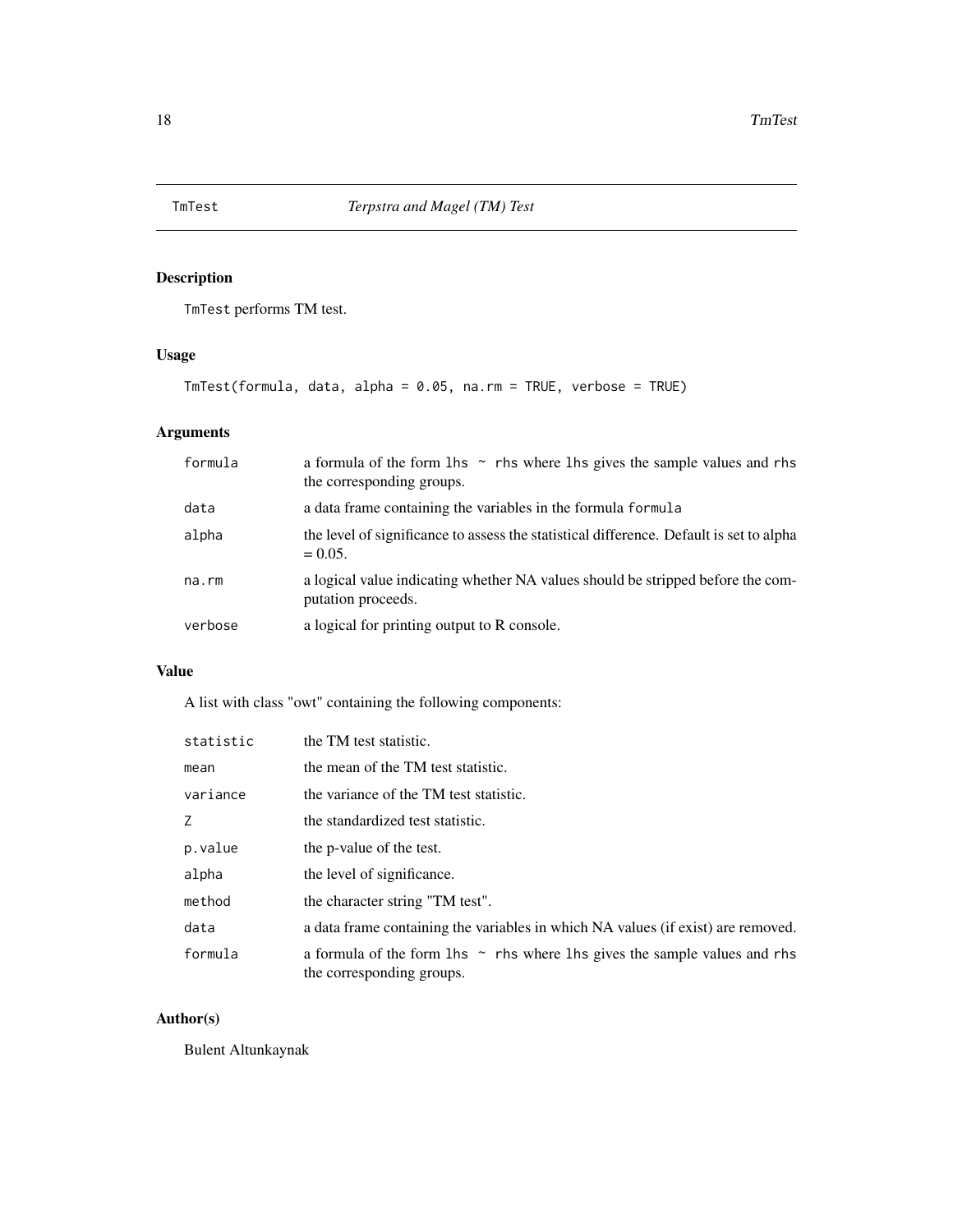#### <span id="page-18-0"></span>WsTest 19

#### References

Jonckheere, A. R. (1954). A Distribution-Free k-Sample Test Against Ordered Alternatives. *Biometrika*, 41, 133-145.

Terpstra, J., Magel, R.C. (2003). A new nonparametric test for the ordered alternative problem. *Journal of Nonparametric Statistics*, 15:3, 289-301.

#### Examples

```
library(npordtests)
```
## Data from Jonckheere (1954)

```
X<-as.factor(c(1,1,1,1,2,2,2,2,3,3,3,3,4,4,4,4))
Y<-c(19,20,60,130,21,61,80,129,40,99,100,149,49,110,151,160)
data<-cbind.data.frame(X,Y)
TmTest(Y~X,data)
```
#### WsTest *Beier and Buning's WS Test*

#### Description

WsTest performs WS test.

## Usage

```
WsTest(formula, data, alpha = 0.05, na.rm = TRUE, verbose = TRUE)
```

| formula | a formula of the form 1 hs $\sim$ rhs where 1 hs gives the sample values and rhs<br>the corresponding groups. |
|---------|---------------------------------------------------------------------------------------------------------------|
| data    | a data frame containing the variables in the formula formula                                                  |
| alpha   | the level of significance to assess the statistical difference. Default is set to alpha<br>$= 0.05.$          |
| na.rm   | a logical value indicating whether NA values should be stripped before the com-<br>putation proceeds.         |
| verbose | a logical for printing output to R console.                                                                   |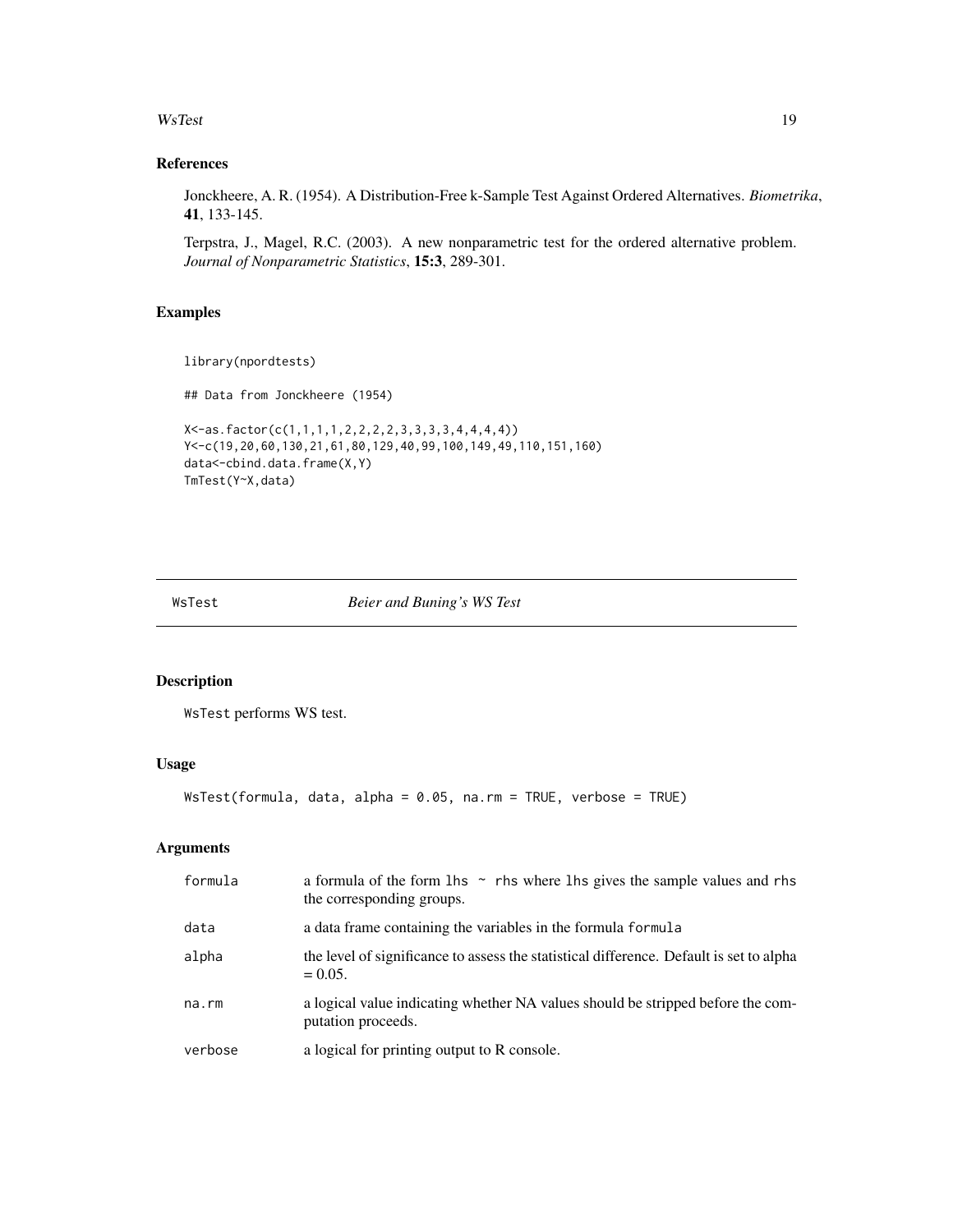## Value

A list with class "owt" containing the following components:

| statistic | the WS test statistic.                                                                                            |
|-----------|-------------------------------------------------------------------------------------------------------------------|
| mean      | the mean of the WS test statistic.                                                                                |
| variance  | the variance of the WS test statistic.                                                                            |
| Z         | the standardized test statistic.                                                                                  |
| p.value   | the p-value of the test.                                                                                          |
| alpha     | the level of significance.                                                                                        |
| method    | the character string "WS test".                                                                                   |
| data      | a data frame containing the variables in which NA values (if exist) are removed.                                  |
| formula   | a formula of the form $\ln s \sim$ rhs where $\ln s$ gives the sample values and rhs<br>the corresponding groups. |

#### Author(s)

Bulent Altunkaynak

#### References

Beier, F., Buning, H.(1997). An adaptive test against ordered alternatives. *Computational Statistics & Data Analysis*, 25:4, 441-452.

Jonckheere, A. R. (1954). A Distribution-Free k-Sample Test Against Ordered Alternatives. *Biometrika*, 41, 133-145.

#### Examples

library(npordtests)

```
X<-as.factor(c(1,1,1,1,2,2,2,2,3,3,3,3,4,4,4,4))
Y<-c(19,20,60,130,21,61,80,129,40,99,100,149,49,110,151,160)
data<-cbind.data.frame(X,Y)
WsTest(Y~X,data)
```